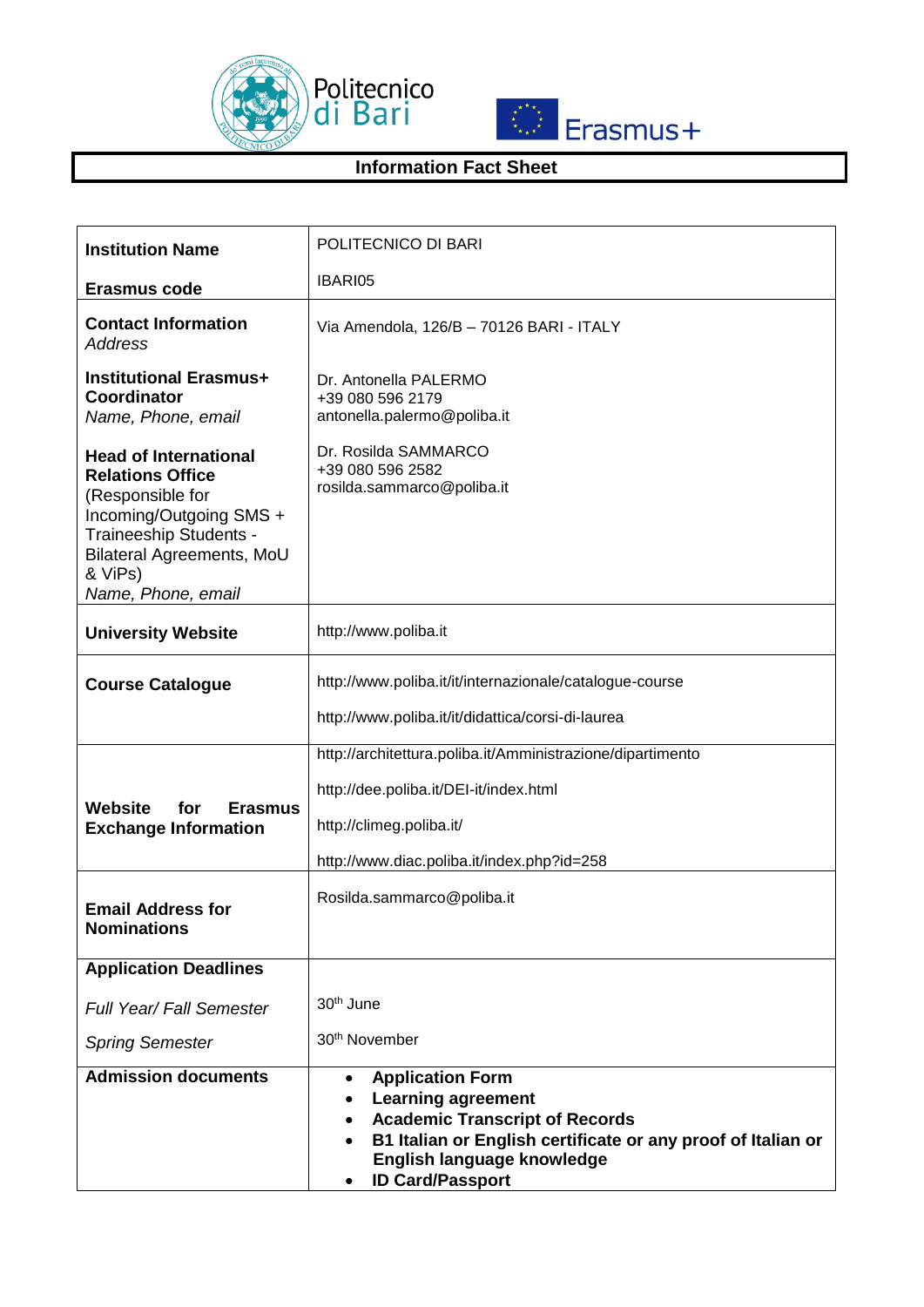



|                                                                                                                                                             | <b>Photo</b>                                                                                                                                                                                                   |  |
|-------------------------------------------------------------------------------------------------------------------------------------------------------------|----------------------------------------------------------------------------------------------------------------------------------------------------------------------------------------------------------------|--|
| <b>Academic calendar</b>                                                                                                                                    | 1rst Semester: 1st October - 28th February                                                                                                                                                                     |  |
|                                                                                                                                                             | 2nd Semester: 1st March - 31st July                                                                                                                                                                            |  |
| Language of instruction                                                                                                                                     | <b>ITALIAN</b>                                                                                                                                                                                                 |  |
|                                                                                                                                                             | All courses are taught in Italian, except for the Master Degree Courses in:<br>□ Industrial Design<br>□ Telecommunications Engineering<br>□ Informatics Engineering<br>$\Box$ Automation<br>□ All Ph.D Courses |  |
|                                                                                                                                                             | which are taught in English.                                                                                                                                                                                   |  |
| Language required                                                                                                                                           | B1 level of Italian                                                                                                                                                                                            |  |
| <b>Language Certificate</b>                                                                                                                                 | Recommended but not compulsory                                                                                                                                                                                 |  |
| <b>Centro Linguistico</b><br>(Language Centre)                                                                                                              | http://www.ingbari.poliba.it/LaboratorioLinguistico/LabLin.htm                                                                                                                                                 |  |
| <b>Contact person</b>                                                                                                                                       | Valeria MARANGIO<br>languages@poliba.it                                                                                                                                                                        |  |
| <b>Italian Course</b><br>(Free of charge for<br><b>Incoming students)</b>                                                                                   | October<br>March                                                                                                                                                                                               |  |
| <b>Departments and Coordinators:</b>                                                                                                                        |                                                                                                                                                                                                                |  |
| <b>Architecture</b>                                                                                                                                         | <b>INCOMING Students: Prof.ssa Giulia Annalinda NEGLIA</b><br>giuliaannalinda.neglia@poliba.it<br><b>OUTGOING Students: Prof.ssa Valentina CASTAGNOLO</b><br>valentina.castagnolo@poliba.it                    |  |
|                                                                                                                                                             |                                                                                                                                                                                                                |  |
| <b>Automation - Electrical -</b><br><b>Electronic - Computer</b><br>Science-<br><b>Telecommunications</b><br><b>Engineering - Medical</b><br><b>Systems</b> | <b>INCOMING Students: Prof. Vito Giuseppe MONOPOLI</b><br>vitogiuseppe.monopoli@poliba.it<br><b>OUTGOING Students: Prof. Tiziano POLITI</b><br>tiziano.politi@poliba.it                                        |  |
| <b>Building Engineering</b>                                                                                                                                 | Prof. Francesco FIORITO<br>francesco.fiorito@poliba.it                                                                                                                                                         |  |
| <b>Building-Architecture</b><br><b>Engineering</b>                                                                                                          | Prof. Carmelo Maria TORRE<br>carmelomaria.torre@poliba.it                                                                                                                                                      |  |
| <b>Civil/Environmental</b><br><b>Engineering</b>                                                                                                            | Prof.ssa Francesca DE SERIO<br>francesca.deserio@poliba.it                                                                                                                                                     |  |
|                                                                                                                                                             | <b>INCOMING Students: Prof. Francesco MARTELLOTTA</b>                                                                                                                                                          |  |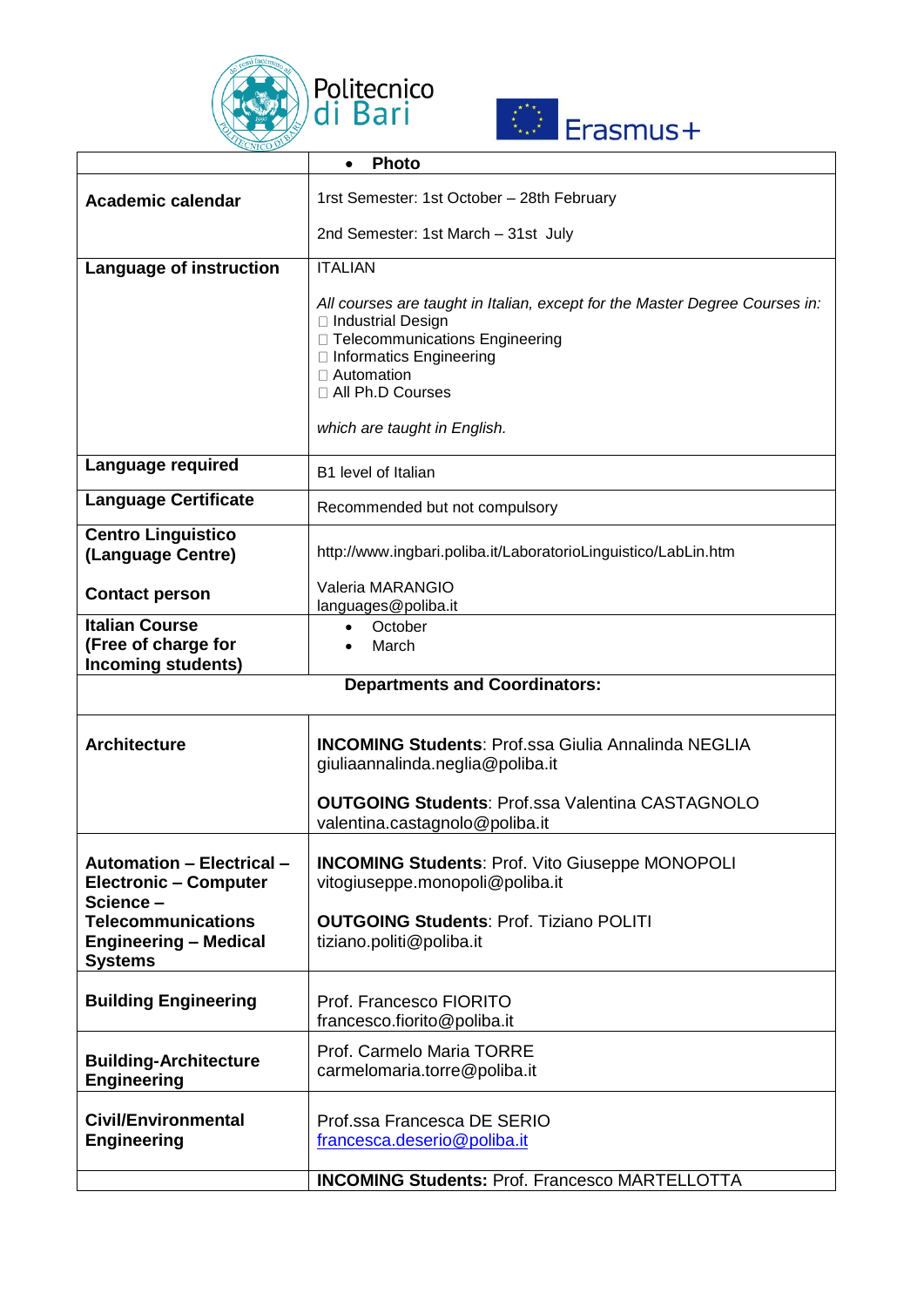



| <b>Industrial Design</b>                                   | francesco.martellotta@poliba.it                                                                                                                                                                                                                                                                                                                                                                                                               |
|------------------------------------------------------------|-----------------------------------------------------------------------------------------------------------------------------------------------------------------------------------------------------------------------------------------------------------------------------------------------------------------------------------------------------------------------------------------------------------------------------------------------|
|                                                            | <b>OUTGOING Students: Prof.ssa Annalisa DI ROMA</b><br>annalisa.diroma@poliba.it                                                                                                                                                                                                                                                                                                                                                              |
| <b>Management Engineering</b>                              | <b>INCOMING Students: Prof.ssa Ilaria GIANNOCCARO</b><br>ilaria.giannoccaro@poliba.it                                                                                                                                                                                                                                                                                                                                                         |
|                                                            | <b>OUTGOING Students: Prof.ssa Roberta PELLEGRINO</b><br>roberta.pellegrino@poliba.it                                                                                                                                                                                                                                                                                                                                                         |
| <b>Mechanical Engineering</b>                              | <b>INCOMING Students: Prof. Fulvio LAVECCHIA</b><br>fulvio.lavecchia@poliba.it                                                                                                                                                                                                                                                                                                                                                                |
|                                                            | <b>OUTGOING Students: Prof. Marco TORRESI</b><br>marco.torresi@poliba.it                                                                                                                                                                                                                                                                                                                                                                      |
| <b>Italian grading System</b>                              | In the Italian university system, each course unit is graded on a<br>scale from 18 to 30 points, (minimum 18 - maximum 30). To pass a<br>course unit, a student must receive a grade of at least 18 points out<br>of 30.                                                                                                                                                                                                                      |
|                                                            | "30 e lode" is a special mention for outstanding performance.                                                                                                                                                                                                                                                                                                                                                                                 |
| <b>Safety and Health</b>                                   | European Health Insurance Card, compulsory for all EU students<br>(except Turkish). A private accident policy is recommended.                                                                                                                                                                                                                                                                                                                 |
| Immigration<br><b>Requirements</b>                         | EU students (except Turkish): identity card or Passport.                                                                                                                                                                                                                                                                                                                                                                                      |
|                                                            | Non European and Turkish students must arrive with a student<br>visa, whose application can be made at the Italian Diplomatic and<br>Consular Authorities in your country of residence. In order to find<br>out whether you need an entry visa or not you can simply use the<br>database of the Italian Ministry of Foreign Affairs. You will be asked<br>to enter their nationality, country of residence, length and reason of<br>the stay. |
| <b>Guide for International</b><br><b>Incoming Students</b> | http://www.poliba.it/it/internazionale/studyingpoliba-international-<br>students                                                                                                                                                                                                                                                                                                                                                              |
| <b>Accomodation Service</b>                                | Our Institution doesn't provide reserved places at Student House.<br>Students are required to find accommodation by themselves.<br>The support in finding accommodation can be provided by:                                                                                                                                                                                                                                                   |
|                                                            | ESN Bari (http://www.esnbari.org);                                                                                                                                                                                                                                                                                                                                                                                                            |
|                                                            | White and Red Erasmus Bari (https://www.facebook.com/<br>whiteandrederasmusland/?ref=bookmarks);                                                                                                                                                                                                                                                                                                                                              |
|                                                            | CampusX Bari (http://www.campusxbari.it);                                                                                                                                                                                                                                                                                                                                                                                                     |
|                                                            | <b>CercoAlloggio Bari</b><br>(https://www.cercoalloggio.com/#!/international);                                                                                                                                                                                                                                                                                                                                                                |